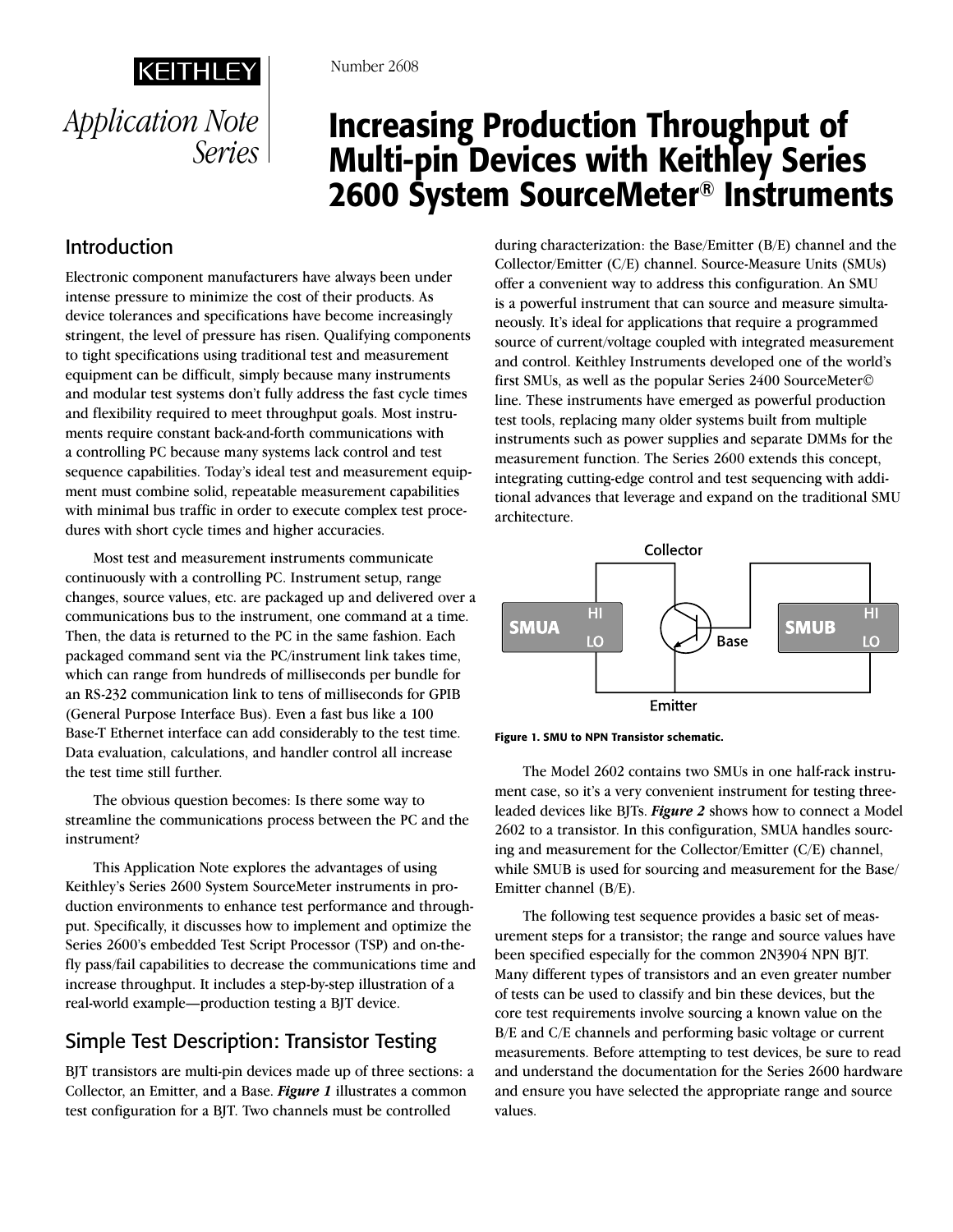

Figure 2. Model 2602 connections to an NPN transistor (2N3904).

#### **2602 TSP code for Setup**

#### function setup() --Define function "setup" smub.reset() -- Reset SMUB (base) smua.reset() -- Reset SMUA (collector) smub.source.func = smub.OUTPUT DCVOLTS -- Set to source voltage smub.measure.autozero = smub.AUTOZERO\_ALWAYS  $smub-measure.nplc = 1 -- Set integration rate$ smub.source.rangei = 0.01 -- Set source range smub.source.levelv = 0 -- Set source value smub.source.output = smub.OUTPUT\_ON -- Enable SMUB smua.source.func = smua.OUTPUT DCVOLTS -- Set to source voltage smua.measure.autozero = smua.AUTOZERO\_AUTO --Set Autozero to Auto  $smua.mac sure.nplc = 1 -- Set integration rate$ smua.source.rangev = 40 -- Set source range smua.source.levelv = 0 -- Set source value smua.source.output = smua.OUTPUT ON -- Enable SMUA end --end function "setup"

## Test 1: VCEO (Open Base)

#### Basic Source/Measure functions

The VCEO step is used to test the open base voltage of the transistor and is a figure of merit that helps describe the maximum voltage levels the C/E junction can withstand without damage.

SMUA: Source a specified current on C/E channel, measure voltage, and evaluate vs. Pass/Fail criteria

SMUB: Open Base- Source 0mA on B/E channel

#### **202x TSP code for VCEO measurement**

```
function VCEO() -- Start function "VCEO"
VCEOlimit = 40 -- Local variable for VCEO limit
smub.source.func = smub.OUTPUT_DCAMPS -- Set to source current
 smub.measure.rangev = 40 -- Set measurement range
 smub.source.limitv = 40 -- Set source limit (compliance)
 smub.source.rangei = 100E-9 -- Set current range
smub.source.leveli = 0 -- Set source value
 smua.source.func = smua.OUTPUT DCAMPS -- Set to source current
 smua.source.leveli = 0.01 -- Set source level
smua.measure.rangev = 40 -- Set measurement range
 smua.source.limitv = 40 -- Set source limit (compliance)
```
## Test Sequence - Instrument Setup

### Basic Source/Measurement functions

The set-up step reconfigures an instrument from its default state into a state that's optimized for the application. The set-up portion of the test sequence typically configures the instrument's source and measurement ranges, source output modes, and compliance/limits. Optimizing the set-up sequence can significantly increase test speed. For example, choosing appropriate fixed ranges for source and measurement, disabling beepers, and turning off displays can decrease test time considerably.

The following code snippets illustrate actual commands as sent to a Keithley Series 26XX System SourceMeter© Instrument. Comments are denoted by "--" .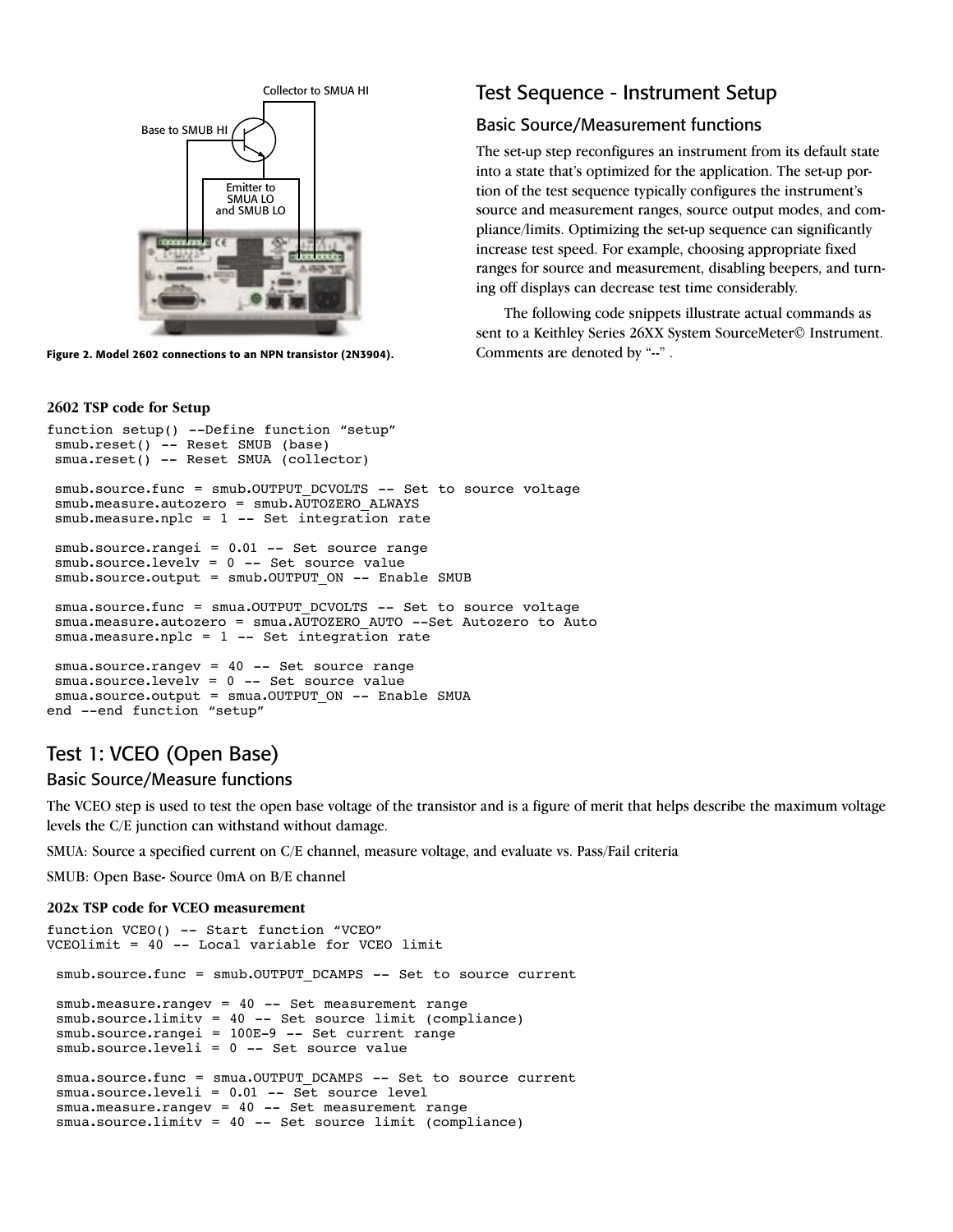```
VCEO data = smua.measure.v() -- Measure VCEO
 if (VCEO data > VCEOlimit) then -- Evaluate Pass/Fail criterion
      Pass = 1 --Pass is True
 else
       Pass = 0 --Reinitialize Pass
 end
end --End function "VCEO"
```
### Test 2: VCEsat/VBEsat

The VCEsat and VBEsat test the voltage across the C/E channel, as well as the B/E channel, when the transistor is "ON" and conducting an appreciable current (Ic). They are figures of merit that describe the required voltage consumed by the device when it has been activated, specifically when used as a switch.

#### Basic Source/Measure functions

SMUA: Source current on C/E channel, measure voltage (VCEsat), and evaluate vs. Pass/Fail criteria

SMUB: Source current on B/E, measure voltage (VBEsat), and evaluate vs. Pass/Fail criteria

#### **2602 TSP code for VCEsat/VBEsat measurement**

```
function VCEsat() --Define function "VCEsat"
 smua.measure.rangev = 100E-3 -- Set measurement range
 smub.measure.rangev = 100E-3 -- Set measurement range
 smua.source.leveli = 10E-3 -- Set source range
 smub.source.leveli = 1E-3 -- Set source range
 VCEsat_data = smua.measure.v() -- Measure VCEsat
 VBEsat_data = smub.macasure.v() -- Measure VBEsatif (VCEsat_data < limitVCEsat) then -- Evaluate Pass/Fail criterion
       Pass = 1 --Pass is True
 else
      Pass = 0end
 if (VBEsat_data < limitVBEsat) then -- Evaluate Pass/Fail criterion
      Pass = 1 --Pass is True
 else
      Pass = 0end
end --End function "VCEsat"
```
## Test 3: hFE(Beta)\*

Transistors are also used as amplifiers. The hFE or Beta of a BJT represents the amplification of the transistor under specific drive conditions. This figure of merit is primarily used to select devices with appropriate amplification levels for a given application.

#### Basic Source/Measure functions

SMUA: Source voltage on C/E channel, and measure current

SMUB: Binary Search for current source value on B/E such that C/E current is within Pass/Fail limits

The most common technique for determining Beta is known as Binary Search. In this technique, a fixed voltage is sourced on the C/E channel while the B/E channel sources a current that lies halfway between a Hi and Lo limit. At this B/E source value, the C/E current draw (Ic) is measured. If the C/E current measurement (Ic) is above a set target value, then the current B/E source value becomes the new Hi Limit and a new B/E current that lies halfway between the Lo and the new Hi limit is sourced. This process is repeated until the target Ic current is measured.

<sup>\*</sup> hFE (Beta) is a calculation of the gain of an amplifier defined by this equation:

 $Beta = Ic/Ib$ 

where Ic = current through  $C/E$  and Ib = current through  $B/E$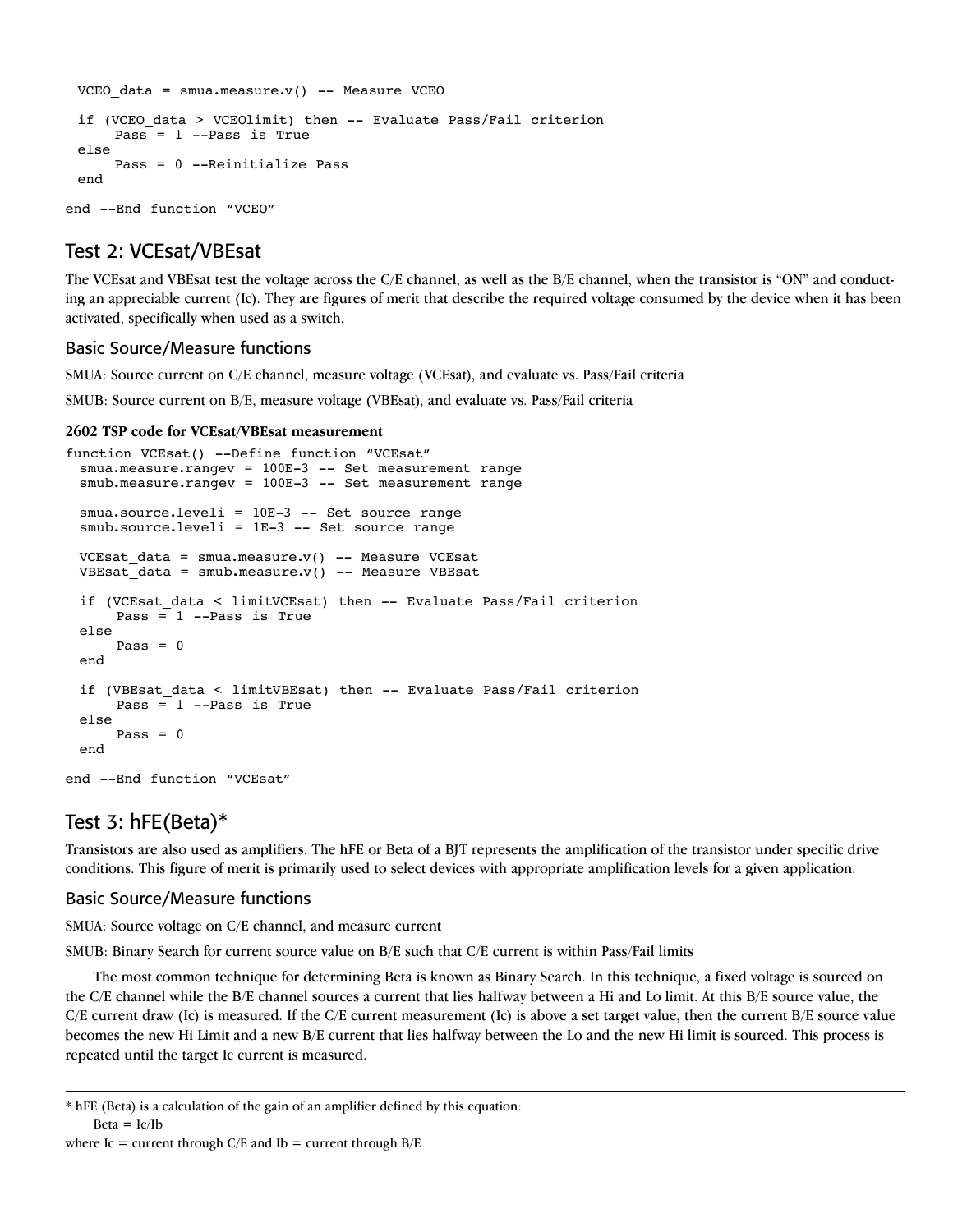#### **2602 TSP code for Beta using a Binary Search**

```
function searchBinary() --Defines the start of a function. Function can then be called at any time.
k = 0 -- Variable to count loops in search
 VCESource = 1 -- Variable for source value
 HIGHIb = 10e-7 -- Variable for High source limit on B/E channel
 LOWIb = 1e-9 -- Variable for Lo source limit on B/E channel
 HFE1limit = 40 -- Variable for hFE limit
 TARGETIc = 100e-6 -- Variable for target current measurement on C/E channel
   smua.source.func = smua.OUTPUT DCVOLTS -- Set to source voltage
   smua.source.rangev = 6 -- Set to source range
   smua.source.limiti = (5 * TARGETIc) -- Set source limit
   smua.measure.rangei = 10e-3 --Set measure range
   smub.source.func = smub.OUTPUT DCAMPS -- Set to source current
   smub.measure.rangei = 100e-6 -- Set measurement range
   smub.source.rangev = 6 -- Set source range
   smub.measure.rangev = 6 -- Set measurement range
   smub.source.limitv = 6 -- Set voltage source compliance
--Start binary search
  smua.source.levelv = VCESource -- Set source value
  smub.source.leveli = 0 -- Set source value
  repeat -- Repeat following code until conditions are met
     k = k + 1 -- Increment
     Ib = ((HIGHIb-LOWIb)/2) + LOWIb -- Establish source current value
      smub.source.leveli = Ib -- Source new current value for B/E channel
       delay(0.001) -- Source delay
     IcMeas = smua.measure.i() -- Measure C/E current
       if (TARGETIc < IcMeas) then -- Evaluate measurement vs. target
          HIGHIb = Ib -- If measurement is greater than target, new source value equals hi limit
       else
          LOWIb = Ib -- Else new source value equals lo limit
       end
   until ((math.abs(IcMeas - TARGETIc) < (0.05*TARGETIc))or(k>10)) -- Conditions to continue loop
  BETA1 data = IcMeas/Ib -- Calculate Beta (hFE)
   if BETA1_data > HFE1limit then --Evaluate Pass/Fail criterion
      Pass = 1 --Pass is True
   else
      Pass = 0 end
end -- End of function
```
### Downloading the script and retrieving the data

Downloading the script to the 2602 is simple. Using the provided software, Test Script Builder, or by simply passing the script to the instrument via another language, such as Visual Basic®, C, or the LabVIEW® programming environment. Script management and optimization are covered in detail in the 2602 User's Guide, as well as in the Help Files Associated with the Keithley Test Script Builder.

The following guidelines are useful for organizing test scripts and may be helpful during code troubleshooting:

- 1. Set 2602 parameters that will be common to all tests (e.g., autozero, data format, etc.).
- 2. Define each step in the test as a function. This aids in code reuse, as well as readability.

 With scripting, it's possible to re-use the function any time. To program efficiently, it's good practice to write code so that as many functions as possible can be re-used.

 In the above example, it's possible to name multiple functions, one for each part of the test sequence. The code used to call the functions could be written as follows:

```
setup() --Call function "setup"
VCEO() --Call function "VCEO"
VCEsat() --Call function "VCEsat"
searchBinary()--Call function "searchBinary"
```
3. Set limit values and digital output bit patterns for each pass/ fail outcome. Allowing the 2602 to control decision-making makes it possible to decrease the communications overhead even more significantly.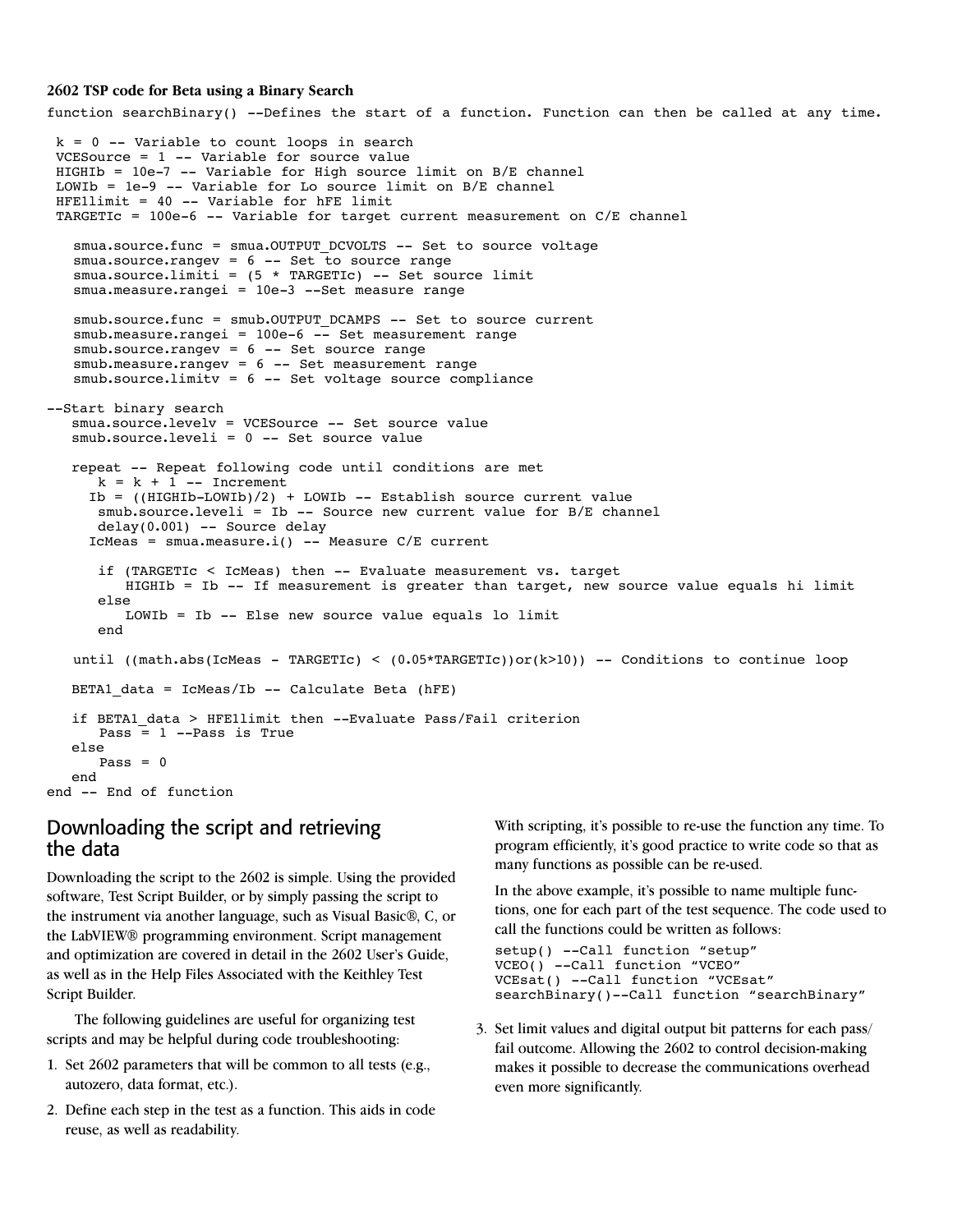## Increased Throughput: Why the 26xx?

As mentioned previously, the source and measure operations for these types of tests are usually addressed with SMUs. To automate and increase throughput, these more traditional test stands include a PC and two SMUs configured for remote communications through a link such as Ethernet, GPIB, or USB. In this configuration, the PC is the master of the test and is responsible for running the test sequence, evaluating the pass/fail criteria, as well as controlling any binning/sorting operations that may be available. The test sequence may contain source values, range settings, and other configuration information. *Figure 3* shows a BJT test sequence and its various elements. *Figure 4* shows the standard implementation of the test, where a controlling PC is in almost constant communication with the instrumentation.



Figure 3. Elements used in the BJT test example, compiled into a test sequence.



Figure 4: Traditional PC control of a test sequence. Note high level of communications traffic.

In each element of a test sequence, the instruments must be configured for each test, perform the desired action, and then return the data to the controlling PC. The controlling PC then must evaluate the pass/fail criteria and perform the appropriate action for binning the device under test. Each command sent and executed consumes precious production time and lowers throughput. Obviously, a large percentage of this test sequence

is consumed by communicating information to and from the PC. This represents a significant opportunity to increase throughput. Migrating the test sequence to the 2602 TSP has shown 2–10× throughput gains over systems that lack embedded processing.



Figure 5: Use of the embedded Test Script Processor (TSP) in the Model 2602 to store the test sequence. Note decreased communications traffic.

Series 2600 instruments offer the unique ability to increase the throughput of complicated test sequences dramatically by decreasing the amount of traffic over the communications bus. In these instruments, the majority of the test sequence is embedded in the powerful, flexible, on-board Test Script Processor (TSP). The TSP is a full-featured test sequence engine that allows unprecedented control of the test sequence, with internal pass/ fail criteria, math, calculations, and control of digital I/O (see the Test Sequence with 2602 illustrated in *Figure 5*). The TSP can store a user-defined test sequence in memory and execute it on command. This limits the "set-up" and configuration time for each step in the test sequence and increases throughput by decreasing communication time.

The Series 2600's TSP can provide other throughput advantages. The on-board processor can evaluate the test results in real time.

In this BJT test sequence, the following set of code was used to evaluate Pass/Fail criteria:

#### **Evaluation of measurement vs. Pass/Fail Criterion**

```
if (VCEO data > VCEO limit) then --Evaluate
Pass/Fail criterion
        pass = 1 --Pass is True
else (pass = = 0)
end
```
In this case, *the instrument* evaluates the data in real time and can determine whether the device passes or fails. With the addition of a simple digital I/O control, the 2602 can be used to operate the handler interface directly as well.

#### **Evaluation of measurement vs. Pass/Fail Criterion**

```
if (VCEO data > VCEO limit) then --Evaluate
Pass/Fail criterion
        pass = 1 --Pass is True
     write Handler(1) -- Write "pass" to handler<sup>1</sup>
else
     writeHandler(0) -- Write "fail" to handler<sup>1</sup>
end
```
<sup>&</sup>lt;sup>1</sup> Each handler's interface is different. Please consult Keithley's Applications Group or your handler's manufacturer for details.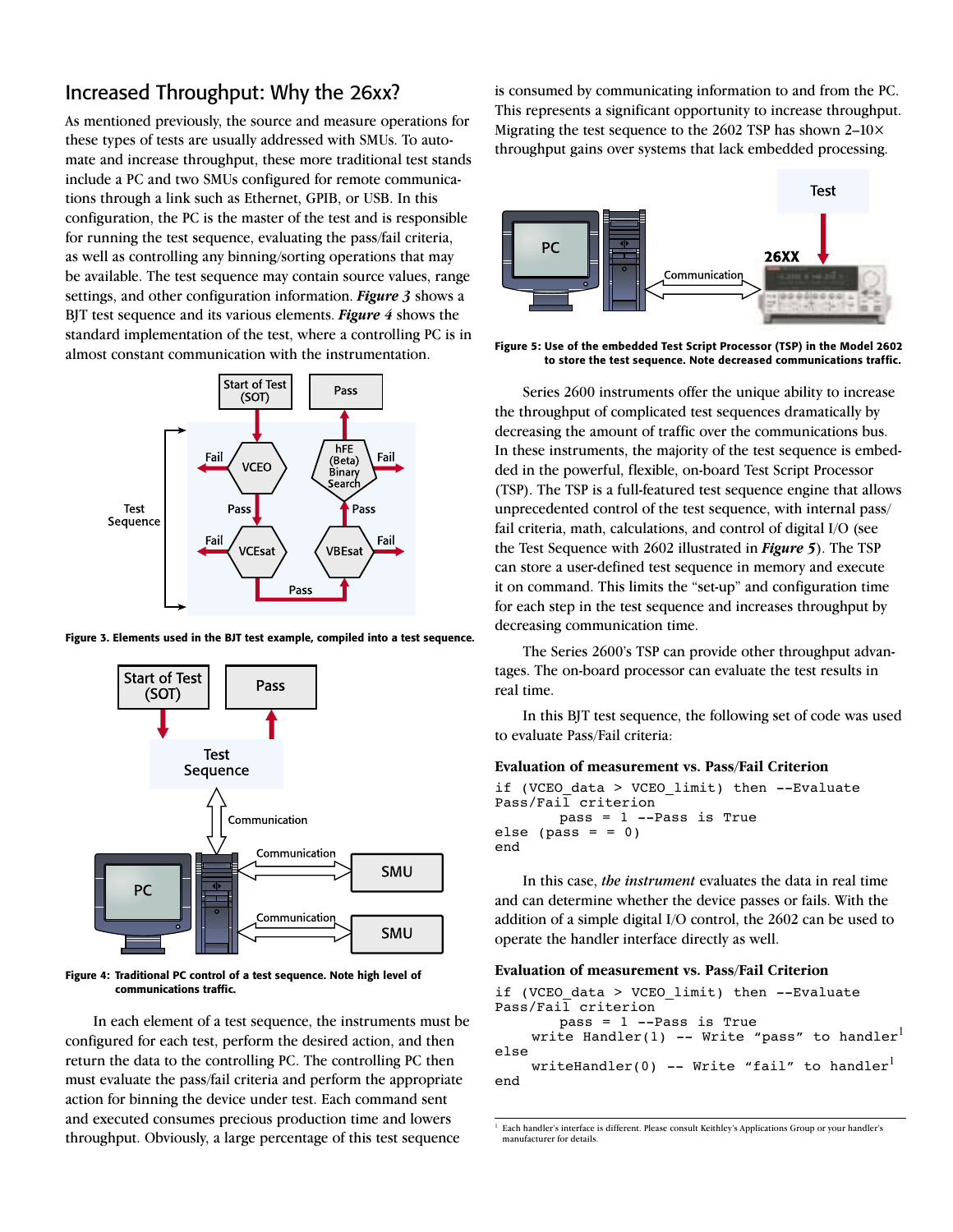The Series 2600 also has a very large buffer, capable of storing readings, math calculations, pass/fail limits, as well as statistics on the data collected.

## Summary

Series 2600 System SourceMeter instruments represent a flexible test platform that can revolutionize the way component tests are performed. In head-to-head testing of BJTs, Series 2600 instruments provided 2–3× higher throughput than competitive products, including even mainframe systems with test sequencing capabilities.

### Series 2600 advantages:

- Embedded Test Script Processor (TSP) invests enormous test control flexibility in the instrument, not the PC, lessening communications lag time and increasing throughput.
- Full-featured scripting language allows on-board instrument calculations and complex math.
- Large buffer allows minimizing communications with the PC.
- 14-bit digital I/O can be accessed "on the fly," increasing throughput by allowing instrument and binning equipment such as handlers (not included) to run without PC interference.

## Sources of error

### Lead Resistance

A common source of voltage measurement error is the series resistance from the test leads running from the instrument to the diode. This series resistance is added into the measurement when making a two-wire connection (see *Figure 6*). The effects of lead resistance are particularly detrimental when long connecting cables and high currents are used, because the voltage drop across the lead resistance becomes significant compared to the measured voltage.



Figure 6. 2602 channel local sense (two-wire) connection.



Figure 7. 2602 channel SMU remote sense (Kelvin) connection.

To eliminate this problem, use the four-wire remote sensing method rather than the two-wire technique. With the four-wire method (*Figure 7*), a current is forced through the DUT using one pair of leads and the voltage across the DUT is measured through a second set of leads. As a result, only the voltage drop across the diode is measured.

### Leakage Current

Stray leakage in cables and fixtures can be a source of error in measurements involving very low currents, such as for leakage currents. To minimize this problem, construct test fixturing with high resistance materials.

Another way to reduce leakage currents is to use the built-in guard of the SourceMeter instrument. The guard is a low impedance point in the circuit that is nearly the same potential as the high impedance point to be guarded. This is best illustrated by example (*Figure 8*).



Figure 8. Series 2600 guarding technique

In this example, the diode to be measured is mounted on two insulated standoffs  $(R<sub>I</sub>)$ . Guarding is used in this circuit to ensure all the current flows through the diode and not through the standoffs. In general, cable guard should be used when sourcing or measuring currents of less than  $1\mu A$ . This circuit is guarded by connecting the guard terminal of the instrument to the metal plate. This puts the bottom of insulator  $R_{L1}$  at almost the same potential as the top. Since both ends of the insulator are at nearly the same potential, no significant current can flow through it. All the current will flow then through the diode as desired.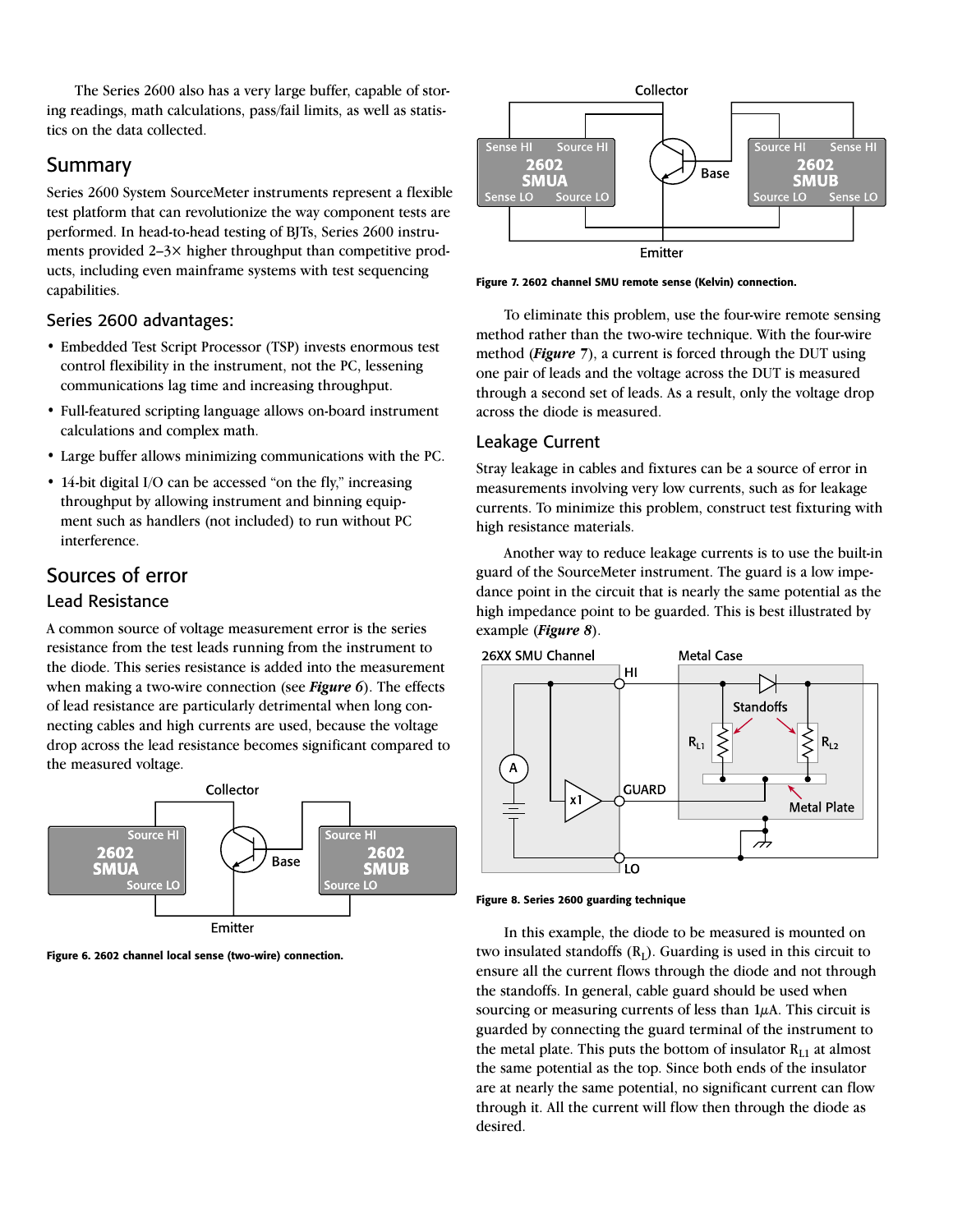### *WARNING: Guard is at the same potential as output HI. Therefore, if hazardous voltages are present at output HI, they are also present at the Guard terminal.*

### Electrostatic Interference

High resistance measurements may be affected by electrostatic interference, which occurs when an electrically charged object is brought near an uncharged object. To reduce the effect of electrostatic fields, a shield can be built to enclose the circuit being measured. As shown in *Figure 8*, a metal shield connected to ground surrounds the diode under test. The LO of the SourceMeter instrument must be connected to the metal shield to avoid noise due to common mode and other interference. This also acts as a safety shield because the metal plate is at guard potential.

## Example Script

Keithley has developed an example TSP script to demonstrate a fully functional BJT test suite. At the end of the test, an output report is produced that gives the test voltages, currents and pass/ fail status. Be aware that this program may need to be modified, especially to ensure proper communications to a handler, if used for binning tested parts. To obtain a copy of this script as a digital file, access Keithley's World Wide Web site ([http://www.](http://www.keithley.com) [keithley.com](http://www.keithley.com)).

## Equipment List

The following equipment is required to assemble a BJT production test system and run the example programs available from Keithley:

- 1. Keithley Model 2602 Dual Channel System SourceMeter® instrument
- 2. PC with KPC-488.2 Interface Card or KUSB-488 USB-to-GPIB Adapter
- 3. 2N3904 BJT
- 4. Component handler with test fixture
- 5. Keithley 7007 IEEE-488 interface cable
- 6. Custom DB-9 digital I/O handler interface cable to interface the instrument to the handler
- 7. Test leads to connect the instrument to the test fixture

## Test System Safety

Many electrical test systems or instruments are capable of measuring or sourcing hazardous voltage and power levels. It is also possible, under single fault conditions (e.g., a programming error or an instrument failure), to output hazardous levels even when the system indicates no hazard is present. These high voltage and power levels make it essential to protect operators from any of these hazards at all times. Protection methods include:

- Design test fixtures to prevent operator contact with any hazardous circuit.
- Make sure the device under test is fully enclosed to protect the operator from any flying debris. For example, capacitors and semiconductor devices can explode if too much voltage or power is applied.
- Double insulate all electrical connections that an operator could touch. Double insulation ensures the operator is still protected, even if one insulation layer fails.
- Use high-reliability, fail-safe interlock switches to disconnect power sources when a test fixture cover is opened.
- Where possible, use automated handlers so operators do not require access to the inside of the test fixture or have a need to open guards.
- Provide proper training to all users of the system so they understand all potential hazards and know how to protect themselves from injury.

It is the responsibility of the test system designers, integrators, and installers to make sure operator and maintenance personnel protection is in place and effective.